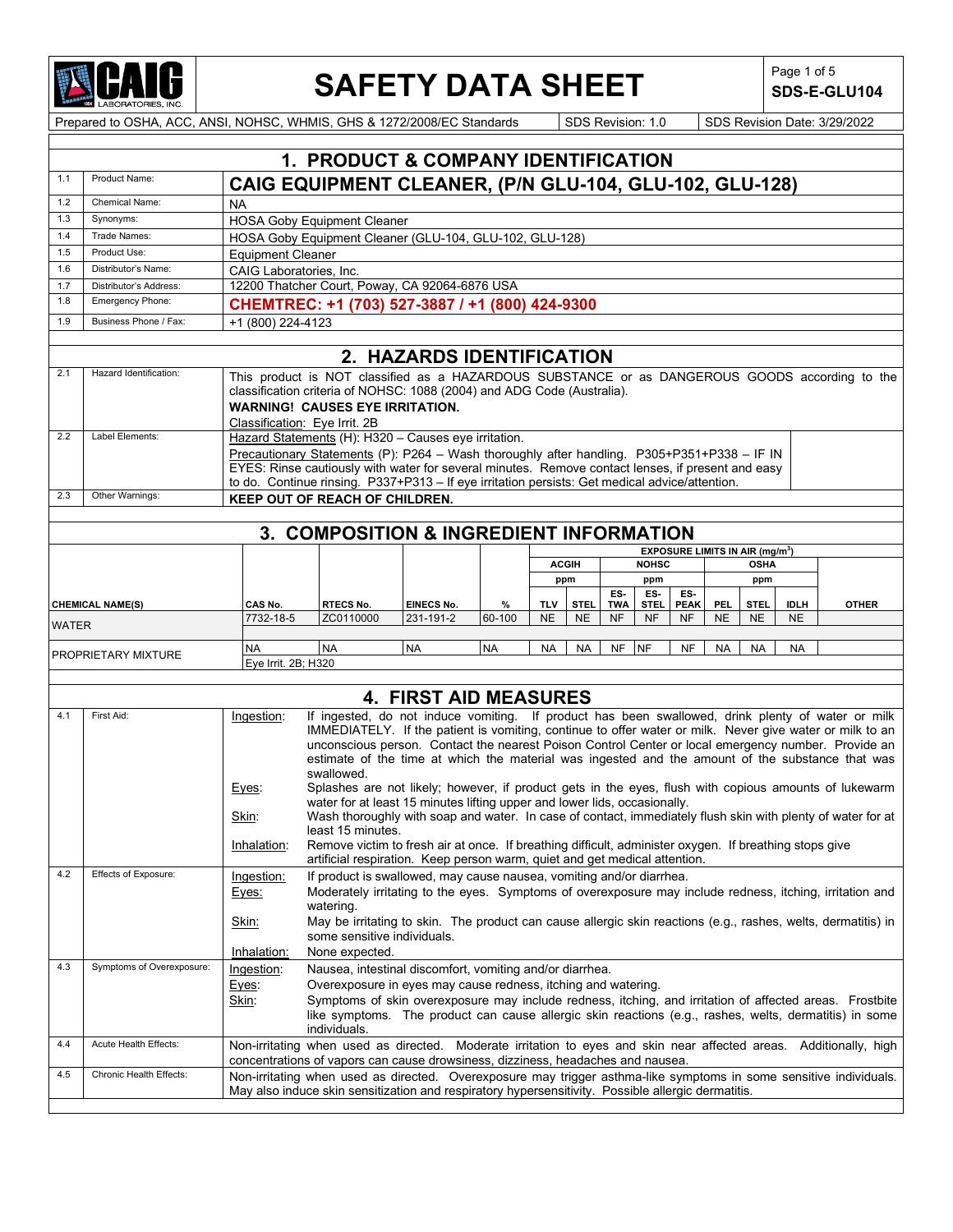

## SAFETY DATA SHEET SDS-E-GL

**SDS-E-GLU104**

|            |                                                                  | 4. FIRST AID MEASURES - cont'd                                                                                                                                                                                                                                                                                                                                                                                                                                                                                                                                                                                                                                                                                                                                                                                                                                                                                                                                                                     |                                                                                                                                                                                                                                                                                                                                                                           |           |               |                     |                             |             |             |             |              |   |
|------------|------------------------------------------------------------------|----------------------------------------------------------------------------------------------------------------------------------------------------------------------------------------------------------------------------------------------------------------------------------------------------------------------------------------------------------------------------------------------------------------------------------------------------------------------------------------------------------------------------------------------------------------------------------------------------------------------------------------------------------------------------------------------------------------------------------------------------------------------------------------------------------------------------------------------------------------------------------------------------------------------------------------------------------------------------------------------------|---------------------------------------------------------------------------------------------------------------------------------------------------------------------------------------------------------------------------------------------------------------------------------------------------------------------------------------------------------------------------|-----------|---------------|---------------------|-----------------------------|-------------|-------------|-------------|--------------|---|
| 4.6        | Target Organs:                                                   | Eyes, Skin                                                                                                                                                                                                                                                                                                                                                                                                                                                                                                                                                                                                                                                                                                                                                                                                                                                                                                                                                                                         |                                                                                                                                                                                                                                                                                                                                                                           |           |               |                     |                             |             |             |             |              |   |
| 4.7        | <b>Medical Conditions</b><br>Aggravated by Exposure:             | Pre-existing dermatitis, other skin conditions, and disorders of the                                                                                                                                                                                                                                                                                                                                                                                                                                                                                                                                                                                                                                                                                                                                                                                                                                                                                                                               |                                                                                                                                                                                                                                                                                                                                                                           |           |               |                     | <b>HEALTH</b>               |             |             |             |              | 1 |
|            |                                                                  | target organs (eyes, skin).                                                                                                                                                                                                                                                                                                                                                                                                                                                                                                                                                                                                                                                                                                                                                                                                                                                                                                                                                                        |                                                                                                                                                                                                                                                                                                                                                                           |           |               |                     | <b>FLAMMABILITY</b>         |             |             |             |              | 0 |
|            |                                                                  |                                                                                                                                                                                                                                                                                                                                                                                                                                                                                                                                                                                                                                                                                                                                                                                                                                                                                                                                                                                                    |                                                                                                                                                                                                                                                                                                                                                                           |           |               |                     | <b>PHYSICAL HAZARDS</b>     |             |             |             |              | 0 |
|            |                                                                  |                                                                                                                                                                                                                                                                                                                                                                                                                                                                                                                                                                                                                                                                                                                                                                                                                                                                                                                                                                                                    |                                                                                                                                                                                                                                                                                                                                                                           |           |               |                     | <b>PROTECTIVE EQUIPMENT</b> |             |             |             |              | B |
|            |                                                                  |                                                                                                                                                                                                                                                                                                                                                                                                                                                                                                                                                                                                                                                                                                                                                                                                                                                                                                                                                                                                    |                                                                                                                                                                                                                                                                                                                                                                           |           |               |                     | <b>EYES</b>                 | <b>SKIN</b> |             |             |              |   |
|            |                                                                  |                                                                                                                                                                                                                                                                                                                                                                                                                                                                                                                                                                                                                                                                                                                                                                                                                                                                                                                                                                                                    |                                                                                                                                                                                                                                                                                                                                                                           |           |               |                     |                             |             |             |             |              |   |
|            |                                                                  | <b>5. FIREFIGHTING MEASURES</b>                                                                                                                                                                                                                                                                                                                                                                                                                                                                                                                                                                                                                                                                                                                                                                                                                                                                                                                                                                    |                                                                                                                                                                                                                                                                                                                                                                           |           |               |                     |                             |             |             |             |              |   |
| 5.1        | Fire & Explosion Hazards:                                        | This product is not flammable. However, if involved in a fire, this product may decompose at high<br>temperatures to form toxic gases (e.g., $CO, CO_x$ ).                                                                                                                                                                                                                                                                                                                                                                                                                                                                                                                                                                                                                                                                                                                                                                                                                                         |                                                                                                                                                                                                                                                                                                                                                                           |           |               |                     |                             |             |             |             |              |   |
| 5.2<br>5.3 | <b>Extinguishing Methods:</b><br><b>Firefighting Procedures:</b> |                                                                                                                                                                                                                                                                                                                                                                                                                                                                                                                                                                                                                                                                                                                                                                                                                                                                                                                                                                                                    | Water, Foam, CO <sub>2</sub> , Dry Chemical. Use water spray to cool unopened containers.                                                                                                                                                                                                                                                                                 |           |               |                     |                             |             |             |             |              |   |
|            |                                                                  | Fight fires as for surrounding materials. As in any fire, wear MSHA/NIOSH approved self-contained<br>breathing apparatus (pressure-demand) and full protective gear.  Keep containers cool until well<br>after the fire is out. Use water spray to cool fire-exposed surfaces and to protect personal. Fight<br>fire upwind. Avoid spraying water directly into storage containers because of danger of boil-over.<br>Prevent runoff from fire control or dilution from entering sewers, drains, drinking water supply, or<br>any natural waterway. Firefighters must use full bunker gear including NIOSH-approved positive<br>pressure self-contained breathing apparatus to protect against potential hazardous combustion or<br>decomposition products and oxygen deficiencies.                                                                                                                                                                                                                |                                                                                                                                                                                                                                                                                                                                                                           |           |               |                     |                             |             |             |             |              |   |
|            |                                                                  | <b>6. ACCIDENTAL RELEASE MEASURES</b>                                                                                                                                                                                                                                                                                                                                                                                                                                                                                                                                                                                                                                                                                                                                                                                                                                                                                                                                                              |                                                                                                                                                                                                                                                                                                                                                                           |           |               |                     |                             |             |             |             |              |   |
| 6.1        | Spills:                                                          | Before cleaning any spill or leak, individuals involved in spill cleanup must wear appropriate Personal Protective                                                                                                                                                                                                                                                                                                                                                                                                                                                                                                                                                                                                                                                                                                                                                                                                                                                                                 |                                                                                                                                                                                                                                                                                                                                                                           |           |               |                     |                             |             |             |             |              |   |
|            |                                                                  | Equipment. Plastic or rubber gloves, respirator, eye protection and apron may be required for clean-up of large spills.<br>Small Spills: Wear appropriate protective equipment including gloves and protective eyewear. Use a non-combustible<br>material such as vermiculite or sand to soak up the product and place into a container for later disposal. Do not use<br>water or a material such as "speedy dry" to soak up material. Sweep up material using non-sparking materials (e.g.,<br>plastic brooms, shovels, dustpans) and place into a plastic container or plastic liner within another container.<br>Large Spills: Keep incompatible materials (e.g., organics such as oil) away from spill. Stay upwind and away from spill<br>or release. Isolate immediate hazard area and keep unauthorized personnel out of area. Stop spill or release if it can be<br>done with minimal risk. Wear appropriate protective equipment including respiratory protection as conditions warrant. |                                                                                                                                                                                                                                                                                                                                                                           |           |               |                     |                             |             |             |             |              |   |
|            |                                                                  |                                                                                                                                                                                                                                                                                                                                                                                                                                                                                                                                                                                                                                                                                                                                                                                                                                                                                                                                                                                                    |                                                                                                                                                                                                                                                                                                                                                                           |           |               |                     |                             |             |             |             |              |   |
|            |                                                                  | 7. HANDLING & STORAGE INFORMATION                                                                                                                                                                                                                                                                                                                                                                                                                                                                                                                                                                                                                                                                                                                                                                                                                                                                                                                                                                  |                                                                                                                                                                                                                                                                                                                                                                           |           |               |                     |                             |             |             |             |              |   |
| 7.1        | Work & Hygiene Practices:                                        | Do not eat, drink or smoke when handling this product. Contents under pressure. Handle as to avoid puncturing<br>container(s). When used as intended, no additional protective equipment is necessary. Use chemical goggles if eye<br>contact is possible. Wash unintentional residues with soap and warm water.                                                                                                                                                                                                                                                                                                                                                                                                                                                                                                                                                                                                                                                                                   |                                                                                                                                                                                                                                                                                                                                                                           |           |               |                     |                             |             |             |             |              |   |
| 7.2        | Storage & Handling:                                              | Use and store in a cool, dry, well-ventilated location (e.g., local exhaust ventilation, fans) away from heat and direct<br>sunlight. Avoid temperatures above 120 °F. Keep away from incompatible substances. Protect containers from physical<br>damage. To avoid unintentional spraying keep cap in place when not in use.                                                                                                                                                                                                                                                                                                                                                                                                                                                                                                                                                                                                                                                                      |                                                                                                                                                                                                                                                                                                                                                                           |           |               |                     |                             |             |             |             |              |   |
| 7.3        | <b>Special Precautions:</b>                                      | Clean all spills promptly. Spilled material may present a slipping hazard.                                                                                                                                                                                                                                                                                                                                                                                                                                                                                                                                                                                                                                                                                                                                                                                                                                                                                                                         |                                                                                                                                                                                                                                                                                                                                                                           |           |               |                     |                             |             |             |             |              |   |
|            |                                                                  |                                                                                                                                                                                                                                                                                                                                                                                                                                                                                                                                                                                                                                                                                                                                                                                                                                                                                                                                                                                                    |                                                                                                                                                                                                                                                                                                                                                                           |           |               |                     |                             |             |             |             |              |   |
|            |                                                                  | 8. EXPOSURE CONTROLS & PERSONAL PROTECTION                                                                                                                                                                                                                                                                                                                                                                                                                                                                                                                                                                                                                                                                                                                                                                                                                                                                                                                                                         |                                                                                                                                                                                                                                                                                                                                                                           |           |               |                     |                             |             |             |             |              |   |
| 8.1        | <b>Exposure Limits:</b><br>ppm (mg/m <sup>3</sup> )              |                                                                                                                                                                                                                                                                                                                                                                                                                                                                                                                                                                                                                                                                                                                                                                                                                                                                                                                                                                                                    |                                                                                                                                                                                                                                                                                                                                                                           |           | <b>ACGIH</b>  | <b>NOHSC</b><br>ES- | ES-                         |             | <b>OSHA</b> |             | <b>OTHER</b> |   |
|            |                                                                  | <b>CHEMICAL NAME(S)</b>                                                                                                                                                                                                                                                                                                                                                                                                                                                                                                                                                                                                                                                                                                                                                                                                                                                                                                                                                                            | TLV                                                                                                                                                                                                                                                                                                                                                                       | STEL.     | <b>ES-TWA</b> | STEL                | <b>PEAK</b>                 | PEL.        | <b>STEL</b> | <b>IDLH</b> |              |   |
| 8.2        | Ventilation & Engineering<br>Controls:                           | NA<br>When working with large quantities of product, provide adequate ventilation (e.g., local exhaust ventilation, fans). Ensure                                                                                                                                                                                                                                                                                                                                                                                                                                                                                                                                                                                                                                                                                                                                                                                                                                                                  | <b>NA</b>                                                                                                                                                                                                                                                                                                                                                                 | <b>NA</b> | <b>NF</b>     | NF                  | <b>NF</b>                   | <b>NA</b>   | <b>NA</b>   | <b>NA</b>   |              |   |
| 8.3        | <b>Respiratory Protection:</b>                                   | that an eyewash station, sink or washbasin is available in case of exposure to eyes.<br>No special respiratory protection is required under typical circumstances of use or handling.<br>lf<br>necessary, use only respiratory protection authorized per U.S. OSHA's requirement in 29 CFR<br>§1910.134, or applicable U.S. state regulations, or the appropriate standards of Canada, its provinces,<br>E.C. member states, or Australia.                                                                                                                                                                                                                                                                                                                                                                                                                                                                                                                                                         |                                                                                                                                                                                                                                                                                                                                                                           |           |               |                     |                             |             |             |             |              |   |
| 8.4        | Eye Protection:                                                  |                                                                                                                                                                                                                                                                                                                                                                                                                                                                                                                                                                                                                                                                                                                                                                                                                                                                                                                                                                                                    | AVOID EYE CONTACT DUE TO IRRITATION POTENTIAL. Wear protective eyewear (e.g., safety<br>glasses with side-shield) at all times when handling large quantities (e.g., $\geq 1$ gallon (3.8 L)) of this<br>product. Always use protective eyewear when cleaning spills or leaks. Contact lenses pose a special<br>hazard; soft lenses may absorb and concentrate irritants. |           |               |                     |                             |             |             |             |              |   |
| 8.5        | Hand Protection:                                                 | None required under normal conditions of use. However, may cause skin irritation in some sensitive<br>individuals. When handling large quantities (e.g., $\geq$ 1 gallon (3.8 L)), wear rubber, nitrile or impervious<br>plastic gloves.                                                                                                                                                                                                                                                                                                                                                                                                                                                                                                                                                                                                                                                                                                                                                           |                                                                                                                                                                                                                                                                                                                                                                           |           |               |                     |                             |             |             |             |              |   |
| 8.6        | <b>Body Protection:</b>                                          | However, no special body protection is required under typical circumstances of use and handling. If<br>necessary, refer to appropriate standards of Canada, the E.C. member states, or U.S. OSHA.                                                                                                                                                                                                                                                                                                                                                                                                                                                                                                                                                                                                                                                                                                                                                                                                  |                                                                                                                                                                                                                                                                                                                                                                           |           |               |                     |                             |             |             |             |              |   |
|            |                                                                  |                                                                                                                                                                                                                                                                                                                                                                                                                                                                                                                                                                                                                                                                                                                                                                                                                                                                                                                                                                                                    |                                                                                                                                                                                                                                                                                                                                                                           |           |               |                     |                             |             |             |             |              |   |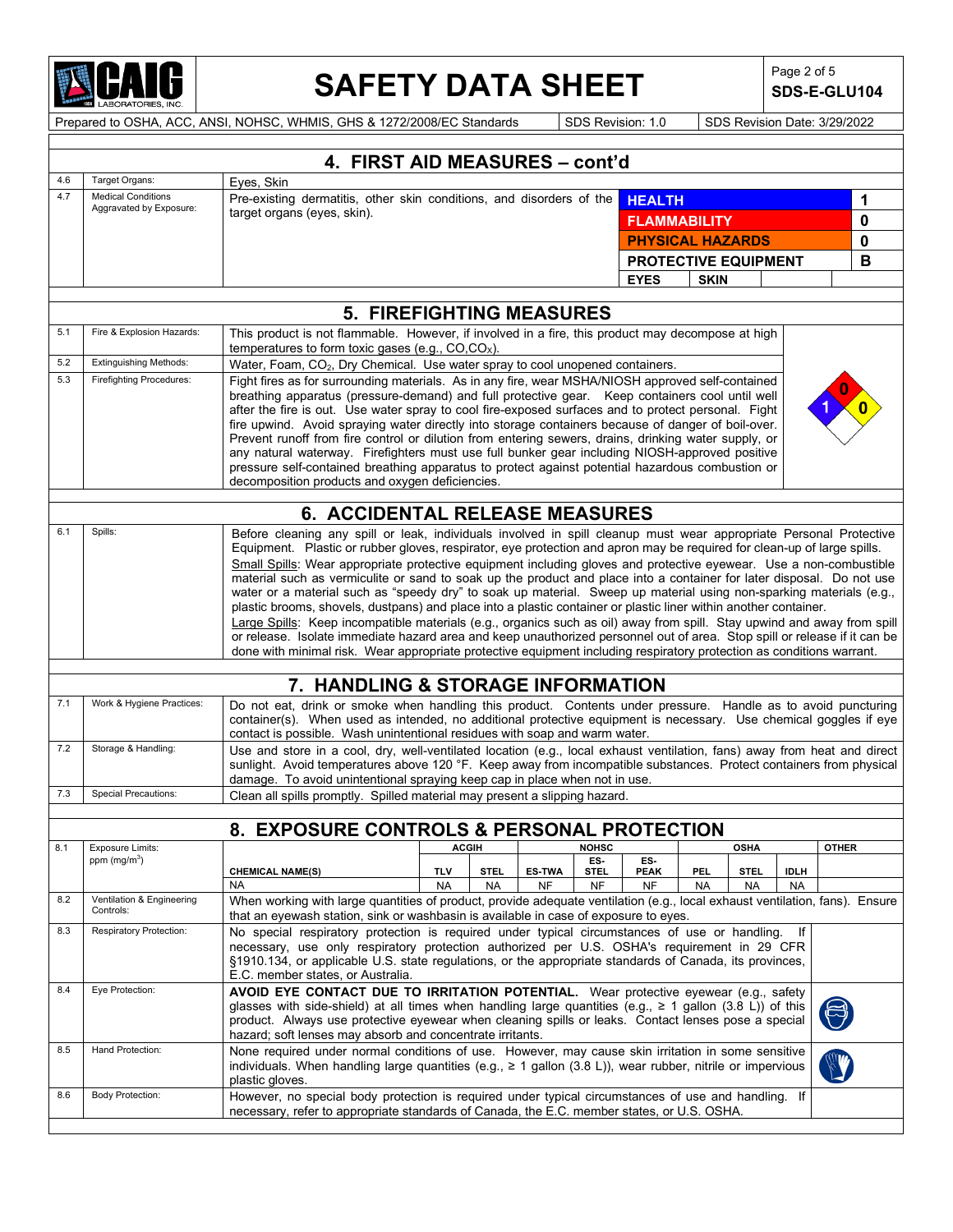

# SAFETY DATA SHEET SDS-E-GI

**SDS-E-GLU104**

|              |                                                                                                                                                                                                                                                                                                                                               | 9. PHYSICAL & CHEMICAL PROPERTIES                                                                                                                                                                                        |  |  |  |  |  |
|--------------|-----------------------------------------------------------------------------------------------------------------------------------------------------------------------------------------------------------------------------------------------------------------------------------------------------------------------------------------------|--------------------------------------------------------------------------------------------------------------------------------------------------------------------------------------------------------------------------|--|--|--|--|--|
| 9.1          | Appearance:                                                                                                                                                                                                                                                                                                                                   | Milky white liquid                                                                                                                                                                                                       |  |  |  |  |  |
| 9.2          | Odor:                                                                                                                                                                                                                                                                                                                                         | No odor                                                                                                                                                                                                                  |  |  |  |  |  |
| 9.3          | Odor Threshold:                                                                                                                                                                                                                                                                                                                               | NA                                                                                                                                                                                                                       |  |  |  |  |  |
| 9.4          | pH:                                                                                                                                                                                                                                                                                                                                           | <b>NA</b>                                                                                                                                                                                                                |  |  |  |  |  |
| 9.5          | Melting Point/Freezing Point:                                                                                                                                                                                                                                                                                                                 | <b>NA</b>                                                                                                                                                                                                                |  |  |  |  |  |
| 9.6          | Initial Boiling Point/Boiling<br>Range:                                                                                                                                                                                                                                                                                                       | <b>NA</b>                                                                                                                                                                                                                |  |  |  |  |  |
| 9.7          | Flashpoint:                                                                                                                                                                                                                                                                                                                                   | NA                                                                                                                                                                                                                       |  |  |  |  |  |
| 9.8          | Upper/Lower Flammability<br>Limits:                                                                                                                                                                                                                                                                                                           | <b>NA</b>                                                                                                                                                                                                                |  |  |  |  |  |
| 9.9          | Vapor Pressure:                                                                                                                                                                                                                                                                                                                               | <b>NA</b>                                                                                                                                                                                                                |  |  |  |  |  |
| 9.10         | Vapor Density:                                                                                                                                                                                                                                                                                                                                | ΝA                                                                                                                                                                                                                       |  |  |  |  |  |
| 9.11         | Relative Density:                                                                                                                                                                                                                                                                                                                             | <b>NA</b>                                                                                                                                                                                                                |  |  |  |  |  |
| 9.12         | Solubility:                                                                                                                                                                                                                                                                                                                                   | Soluble                                                                                                                                                                                                                  |  |  |  |  |  |
| 9.13         | Partition Coefficient (log Pow):                                                                                                                                                                                                                                                                                                              | <b>NA</b>                                                                                                                                                                                                                |  |  |  |  |  |
| 9.14         | Autoignition Temperature:                                                                                                                                                                                                                                                                                                                     | <b>NA</b>                                                                                                                                                                                                                |  |  |  |  |  |
| 9.15         | Decomposition Temperature:                                                                                                                                                                                                                                                                                                                    | <b>NA</b>                                                                                                                                                                                                                |  |  |  |  |  |
| 9.16<br>9.17 | Viscosity:<br>Other Information:                                                                                                                                                                                                                                                                                                              | <b>NA</b>                                                                                                                                                                                                                |  |  |  |  |  |
|              |                                                                                                                                                                                                                                                                                                                                               | <b>NA</b>                                                                                                                                                                                                                |  |  |  |  |  |
|              |                                                                                                                                                                                                                                                                                                                                               | <b>10. STABILITY &amp; REACTIVITY</b>                                                                                                                                                                                    |  |  |  |  |  |
|              |                                                                                                                                                                                                                                                                                                                                               |                                                                                                                                                                                                                          |  |  |  |  |  |
| 10.1<br>10.2 | Stability:<br>Hazardous Decomposition                                                                                                                                                                                                                                                                                                         | Stable under normal conditions; unstable with heat or contamination.                                                                                                                                                     |  |  |  |  |  |
|              | Products:                                                                                                                                                                                                                                                                                                                                     | Oxides of carbon $(CO, CO2)$ .                                                                                                                                                                                           |  |  |  |  |  |
| 10.3         | Hazardous Polymerization:                                                                                                                                                                                                                                                                                                                     | Will not occur.                                                                                                                                                                                                          |  |  |  |  |  |
| 10.4         | Conditions to Avoid:                                                                                                                                                                                                                                                                                                                          | Open flames, sparks, high heat, incompatible substances and direct sunlight.                                                                                                                                             |  |  |  |  |  |
| 10.5         | Incompatible Substances:                                                                                                                                                                                                                                                                                                                      | Avoid extreme heat and ignition sources. Store away from oxidizers.                                                                                                                                                      |  |  |  |  |  |
|              |                                                                                                                                                                                                                                                                                                                                               |                                                                                                                                                                                                                          |  |  |  |  |  |
|              |                                                                                                                                                                                                                                                                                                                                               | <b>11. TOXICOLOGICAL INFORMATION</b>                                                                                                                                                                                     |  |  |  |  |  |
| 11.1         | Routes of Entry:                                                                                                                                                                                                                                                                                                                              | Inhalation:<br><b>YES</b><br>Absorption:<br>Ingestion:<br><b>YES</b><br><b>NO</b>                                                                                                                                        |  |  |  |  |  |
| 11.2         | <b>Toxicity Data:</b>                                                                                                                                                                                                                                                                                                                         | This product has NOT been tested on animals to obtain toxicology data. Toxicology data, found in scientific literature, is<br>available for some of the components of the product and is not presented in this document. |  |  |  |  |  |
| 11.3         | Acute Toxicity:                                                                                                                                                                                                                                                                                                                               | See Section 4.4                                                                                                                                                                                                          |  |  |  |  |  |
| 11.4         | Chronic Toxicity:                                                                                                                                                                                                                                                                                                                             | This material may aggravate any pre-existing skin condition (e.g., dermatitis)                                                                                                                                           |  |  |  |  |  |
| 11.5         | Suspected Carcinogen:                                                                                                                                                                                                                                                                                                                         | This product does not contain any chemicals known to the State of California to cause cancer or other reproductive<br>harm. For more information go to www.P65Warnings.ca.gov                                            |  |  |  |  |  |
| 11.6         | Reproductive Toxicity:                                                                                                                                                                                                                                                                                                                        | This product is not reported to produce reproductive toxicity in humans.                                                                                                                                                 |  |  |  |  |  |
|              | Mutagenicity:                                                                                                                                                                                                                                                                                                                                 | This product is not reported to produce mutagenic effects in humans.                                                                                                                                                     |  |  |  |  |  |
|              | Embryotoxicity:                                                                                                                                                                                                                                                                                                                               | This product is not reported to produce embryotoxic effects in humans.                                                                                                                                                   |  |  |  |  |  |
|              | Teratogenicity:                                                                                                                                                                                                                                                                                                                               | This product is not reported to cause teratogenic effects in humans.                                                                                                                                                     |  |  |  |  |  |
|              | Reproductive Toxicity:                                                                                                                                                                                                                                                                                                                        | This product is not reported to cause reproductive effects in humans.                                                                                                                                                    |  |  |  |  |  |
| 11.7         | Irritancy of Product:                                                                                                                                                                                                                                                                                                                         | See Section 4.2                                                                                                                                                                                                          |  |  |  |  |  |
| 11.8         | Biological Exposure Indices:                                                                                                                                                                                                                                                                                                                  | <b>NE</b>                                                                                                                                                                                                                |  |  |  |  |  |
| 11.9         | <b>Physician Recommendations:</b>                                                                                                                                                                                                                                                                                                             | Treat symptomatically.                                                                                                                                                                                                   |  |  |  |  |  |
|              |                                                                                                                                                                                                                                                                                                                                               |                                                                                                                                                                                                                          |  |  |  |  |  |
|              |                                                                                                                                                                                                                                                                                                                                               | <b>12. ECOLOGICAL INFORMATION</b>                                                                                                                                                                                        |  |  |  |  |  |
| 12.1         | Environmental Stability:<br>Effects on Plants & Animals:                                                                                                                                                                                                                                                                                      | There is no specific data available for this product.                                                                                                                                                                    |  |  |  |  |  |
| 12.2<br>12.3 | Effects on Aquatic Life:                                                                                                                                                                                                                                                                                                                      | There are no specific data available for this product.                                                                                                                                                                   |  |  |  |  |  |
|              |                                                                                                                                                                                                                                                                                                                                               | There are no specific data available for this product; however, very large releases of this product may be harmful or fatal<br>to overexposed aquatic life.                                                              |  |  |  |  |  |
|              |                                                                                                                                                                                                                                                                                                                                               | <b>13. DISPOSAL CONSIDERATIONS</b>                                                                                                                                                                                       |  |  |  |  |  |
| 13.1         | Waste Disposal:<br>Products covered by this SDS, in their original form, when disposed as waste, are considered non hazardous waste<br>according to Federal RCRA regulations (40 CFR 261). Disposal should be in accordance with local, state and federal<br>regulations. Dispose of in accordance with federal, state and local regulations. |                                                                                                                                                                                                                          |  |  |  |  |  |
| 13.2         | <b>Special Considerations:</b>                                                                                                                                                                                                                                                                                                                | NA                                                                                                                                                                                                                       |  |  |  |  |  |
|              |                                                                                                                                                                                                                                                                                                                                               |                                                                                                                                                                                                                          |  |  |  |  |  |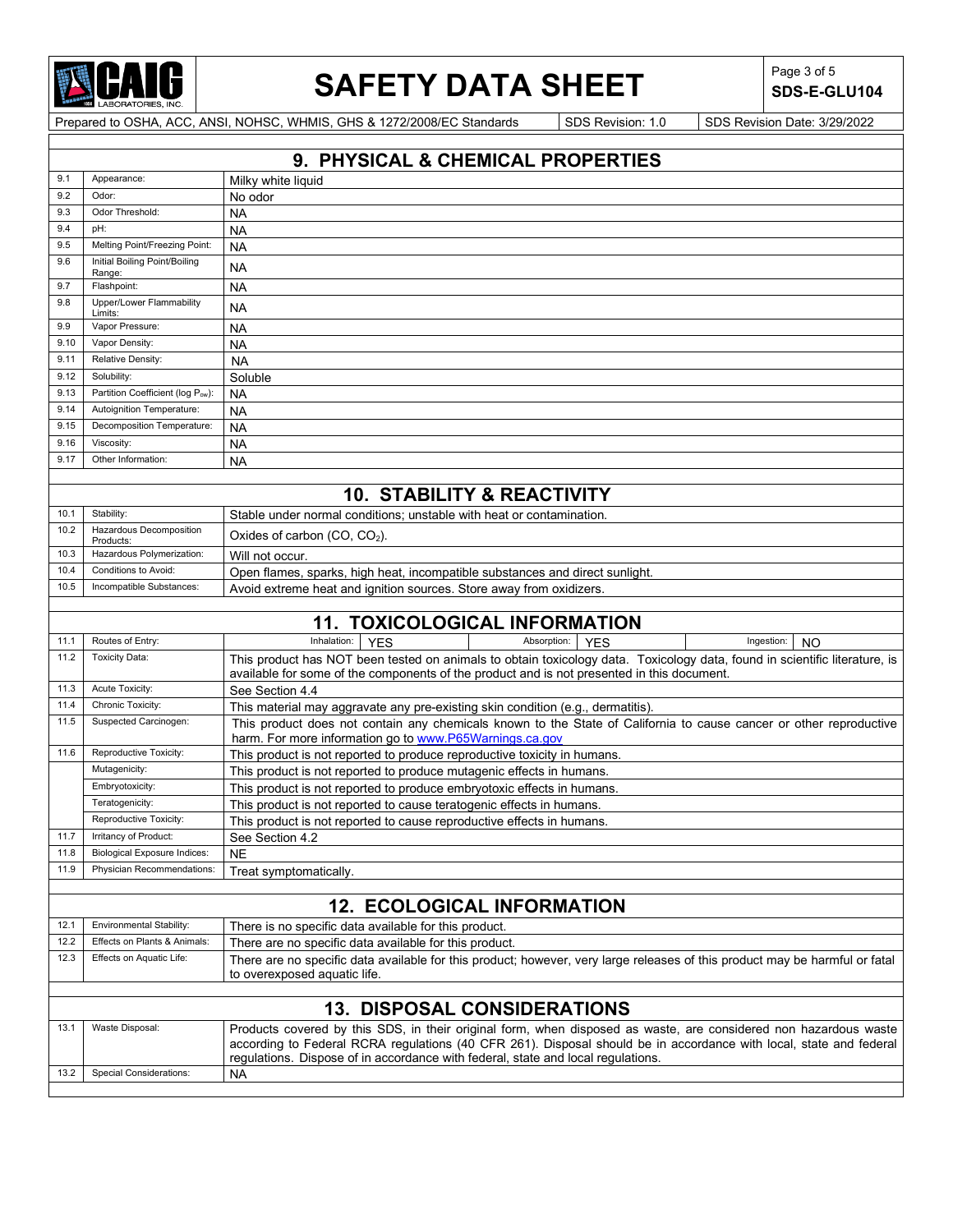

## **SAFETY DATA SHEET** SDS-E-GI

**SDS-E-GLU104**

|      | <b>14. TRANSPORTATION INFORMATION</b>                                                                                                                                                                                                     |                                                                                                                                                                                                                                                                                                                                                                                                                                                                                                                                                                                                                                                                                                                                                            |  |  |  |
|------|-------------------------------------------------------------------------------------------------------------------------------------------------------------------------------------------------------------------------------------------|------------------------------------------------------------------------------------------------------------------------------------------------------------------------------------------------------------------------------------------------------------------------------------------------------------------------------------------------------------------------------------------------------------------------------------------------------------------------------------------------------------------------------------------------------------------------------------------------------------------------------------------------------------------------------------------------------------------------------------------------------------|--|--|--|
|      | The basic description (ID Number, proper shipping name, hazard class & division, packing group) is shown for each mode of transportation. Additional<br>descriptive information may be required by 49 CFR, IATA/ICAO, IMDG and the CTDGR. |                                                                                                                                                                                                                                                                                                                                                                                                                                                                                                                                                                                                                                                                                                                                                            |  |  |  |
| 14.1 | 49 CFR (GND):                                                                                                                                                                                                                             | <b>NOT REGULATED</b>                                                                                                                                                                                                                                                                                                                                                                                                                                                                                                                                                                                                                                                                                                                                       |  |  |  |
| 14.2 | IATA (AIR):                                                                                                                                                                                                                               | <b>NOT REGULATED</b>                                                                                                                                                                                                                                                                                                                                                                                                                                                                                                                                                                                                                                                                                                                                       |  |  |  |
| 14.3 | IMDG (OCN):                                                                                                                                                                                                                               | NOT REGULATED                                                                                                                                                                                                                                                                                                                                                                                                                                                                                                                                                                                                                                                                                                                                              |  |  |  |
| 14.4 | TDGR (Canadian GND):                                                                                                                                                                                                                      | <b>NOT REGULATED</b>                                                                                                                                                                                                                                                                                                                                                                                                                                                                                                                                                                                                                                                                                                                                       |  |  |  |
| 14.5 | ADR/RID (EU):                                                                                                                                                                                                                             | NOT REGULATED                                                                                                                                                                                                                                                                                                                                                                                                                                                                                                                                                                                                                                                                                                                                              |  |  |  |
| 14.6 | SCT (MEXICO):                                                                                                                                                                                                                             | NOT REGULATED                                                                                                                                                                                                                                                                                                                                                                                                                                                                                                                                                                                                                                                                                                                                              |  |  |  |
| 14.7 | ADGR (AUS):                                                                                                                                                                                                                               | <b>NOT REGULATED</b>                                                                                                                                                                                                                                                                                                                                                                                                                                                                                                                                                                                                                                                                                                                                       |  |  |  |
|      |                                                                                                                                                                                                                                           | <b>15. REGULATORY INFORMATION</b>                                                                                                                                                                                                                                                                                                                                                                                                                                                                                                                                                                                                                                                                                                                          |  |  |  |
| 15.1 | <b>SARA Reporting Requirements:</b>                                                                                                                                                                                                       | This product does not contain any substances subject to SARA Title III, section 313 reporting requirements.                                                                                                                                                                                                                                                                                                                                                                                                                                                                                                                                                                                                                                                |  |  |  |
| 15.2 | <b>SARA TPQ:</b>                                                                                                                                                                                                                          | There are no specific Threshold Planning Quantities for the components of this product.                                                                                                                                                                                                                                                                                                                                                                                                                                                                                                                                                                                                                                                                    |  |  |  |
| 15.3 | <b>TSCA Inventory Status:</b>                                                                                                                                                                                                             | The components of this product are listed on the TSCA Inventory.                                                                                                                                                                                                                                                                                                                                                                                                                                                                                                                                                                                                                                                                                           |  |  |  |
| 15.4 | <b>CERCLA Reportable Quantity:</b>                                                                                                                                                                                                        | <b>NA</b>                                                                                                                                                                                                                                                                                                                                                                                                                                                                                                                                                                                                                                                                                                                                                  |  |  |  |
| 15.5 | Other Federal Requirements:                                                                                                                                                                                                               | NA                                                                                                                                                                                                                                                                                                                                                                                                                                                                                                                                                                                                                                                                                                                                                         |  |  |  |
| 15.6 | Other Canadian Regulations:                                                                                                                                                                                                               | This product has been classified according to the hazard criteria of the CPR and the MSDS<br>contains all of the information required by the CPR. The components of this product are listed on<br>the DSL/NDSL. None of the components of this product are listed on the Priorities Substances List.                                                                                                                                                                                                                                                                                                                                                                                                                                                       |  |  |  |
| 15.7 | State Regulatory Information:                                                                                                                                                                                                             | No ingredients in this product, present in a concentration of 1.0% or greater, are listed on any of the following state<br>criteria lists: California Proposition 65 (CA65), Delaware Air Quality Management List (DE), Florida Toxic Substances<br>List (FL), Massachusetts Hazardous Substances List (MA), Michigan Critical Substances List (MI), Minnesota<br>Hazardous Substances List (MN), New Jersey Right-to-Know List (NJ), New York Hazardous Substances List (NY),<br>Pennsylvania Right-to-Know List (PA), Washington Permissible Exposures List (WA), Wisconsin Hazardous<br>Substances List (WI).                                                                                                                                           |  |  |  |
|      |                                                                                                                                                                                                                                           | This product does not contain any chemicals known to the State of California to cause cancer or other reproductive<br>harm. For more information go to www.P65Warnings.ca.gov.                                                                                                                                                                                                                                                                                                                                                                                                                                                                                                                                                                             |  |  |  |
| 15.8 | Other Requirements:                                                                                                                                                                                                                       | <b>NA</b>                                                                                                                                                                                                                                                                                                                                                                                                                                                                                                                                                                                                                                                                                                                                                  |  |  |  |
|      |                                                                                                                                                                                                                                           |                                                                                                                                                                                                                                                                                                                                                                                                                                                                                                                                                                                                                                                                                                                                                            |  |  |  |
|      |                                                                                                                                                                                                                                           | <b>16. OTHER INFORMATION</b>                                                                                                                                                                                                                                                                                                                                                                                                                                                                                                                                                                                                                                                                                                                               |  |  |  |
| 16.1 | Other Information:                                                                                                                                                                                                                        | WARNING! CAUSES EYE IRRITATION. Use only as directed. Keep out of reach of children. Avoid contact with eyes.<br>In case of accident or if you feel unwell seek medical advice immediately (show the label where possible). If skin irritation<br>occurs: get medical advice/attention. KEEP LOCKED UP AND OUT OF REACH OF CHILDREN.                                                                                                                                                                                                                                                                                                                                                                                                                       |  |  |  |
| 16.2 | Terms & Definitions:                                                                                                                                                                                                                      | See last page of this Safety Data Sheet.                                                                                                                                                                                                                                                                                                                                                                                                                                                                                                                                                                                                                                                                                                                   |  |  |  |
| 16.3 | Disclaimer:                                                                                                                                                                                                                               | This Safety Data Sheet is offered pursuant to OSHA's Hazard Communication Standard, 29 CFR §1910.1200. Other<br>government regulations must be reviewed for applicability to this product. To the best of ShipMate's & CAIG<br>Laboratories, Inc.'s knowledge, the information contained herein is reliable and accurate as of this date; however,<br>accuracy, suitability or completeness is not guaranteed and no warranties of any type, either expressed or implied, are<br>provided. The information contained herein relates only to the specific product(s). If this product(s) is combined with<br>other materials, all component properties must be considered. Data may be changed from time to time. Be sure to<br>consult the latest edition. |  |  |  |
| 16.4 | Prepared for:                                                                                                                                                                                                                             | <b>CAIG Laboratories. Inc.</b><br>12200 Thatcher Court<br>Since 1956<br>Poway, CA 92064-6876<br>Tel: +1 (800) CAIG-123 (244-4123)<br>Fax: +1 (858) 486-8398 fax<br>http://www.caig.com/                                                                                                                                                                                                                                                                                                                                                                                                                                                                                                                                                                    |  |  |  |
| 16.5 | Prepared by:                                                                                                                                                                                                                              | ShipMate, Inc.<br>P.O. Box 787<br><i><b>ShipMate®</b></i><br>Sisters, Oregon 97759-0787 USA<br>Tel: +1 (310) 370-3600<br>Dangerous Goods<br>Fax: +1 (310) 370-5700<br>Training & Consulting<br>http://www.shipmate.com                                                                                                                                                                                                                                                                                                                                                                                                                                                                                                                                     |  |  |  |